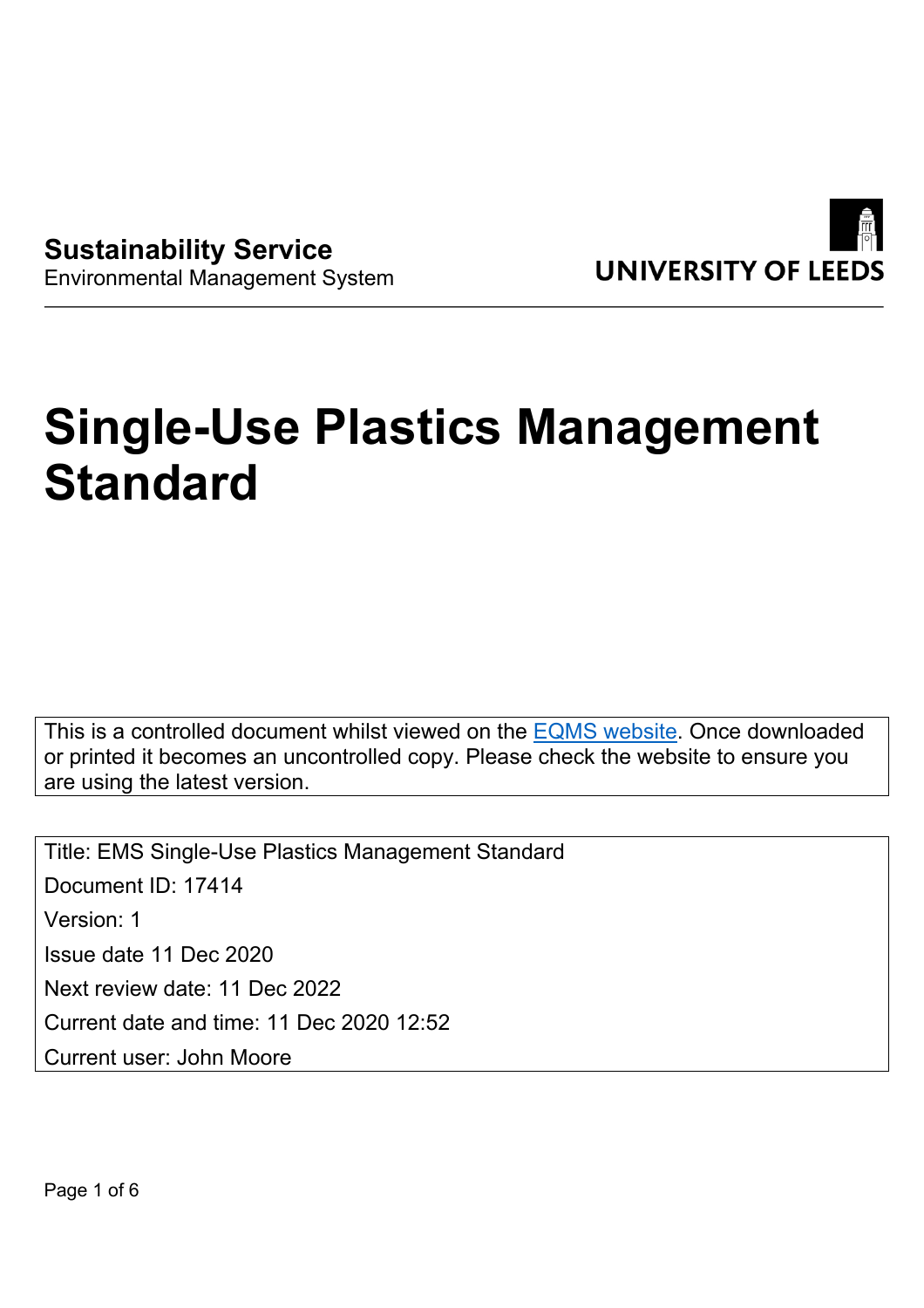### **1. Introduction**

In 2018, the University of Leeds made a joint pledge with Leeds University Union to become single-use plastic-free in our catering and office spaces by 2020, and in all other areas by 2023.

Through this pledge, we are taking the lead in tackling the global challenge of unnecessary single-use plastic, which causes widespread pollution and most commonly uses carbon intensive fossil fuels to produce. This also responds to our commitment to tackle climate change through our [Seven Climate Principles,](http://www.leeds.ac.uk/info/130582/values_and_responsibility/726/the_climate_crisis_our_principles_for_action) our [commitment to contribute to the UN Sustainable Development Goals](https://sustainability.leeds.ac.uk/about/sustainability-strategy/sdgs/) and supports our transition to a circular economy model for the University.

Our pledge covers all areas of the University and will involve collaboration, research and operational changes to be successful. This standard sets out what we all (as University staff and students) need to do so that we can achieve and maintain this commitment. This standard is further supported by guidance and procedures relevant to specific functions of the University, where required to support implementation of the standard.

# **2. Scope**

This Standard applies to:

- items purchased for University use which are primarily made of plastic and are only used once before becoming waste, and
- plastic packaging around items purchased for University use, where this is not reused.

In areas where purchasing decisions are not wholly made by the University, we will try to minimise the impacts from single-use plastics. We will also influence and collaborate with our partner organisations, to help them move away from single-use plastics. An example of this is where teaching activities need to replicate current NHS processes accurately.

| $\Lambda$ 1<br>Ш<br>ഹ<br>14<br>neni | . | 2020<br>Jec.<br>date<br>лте 1 |
|-------------------------------------|---|-------------------------------|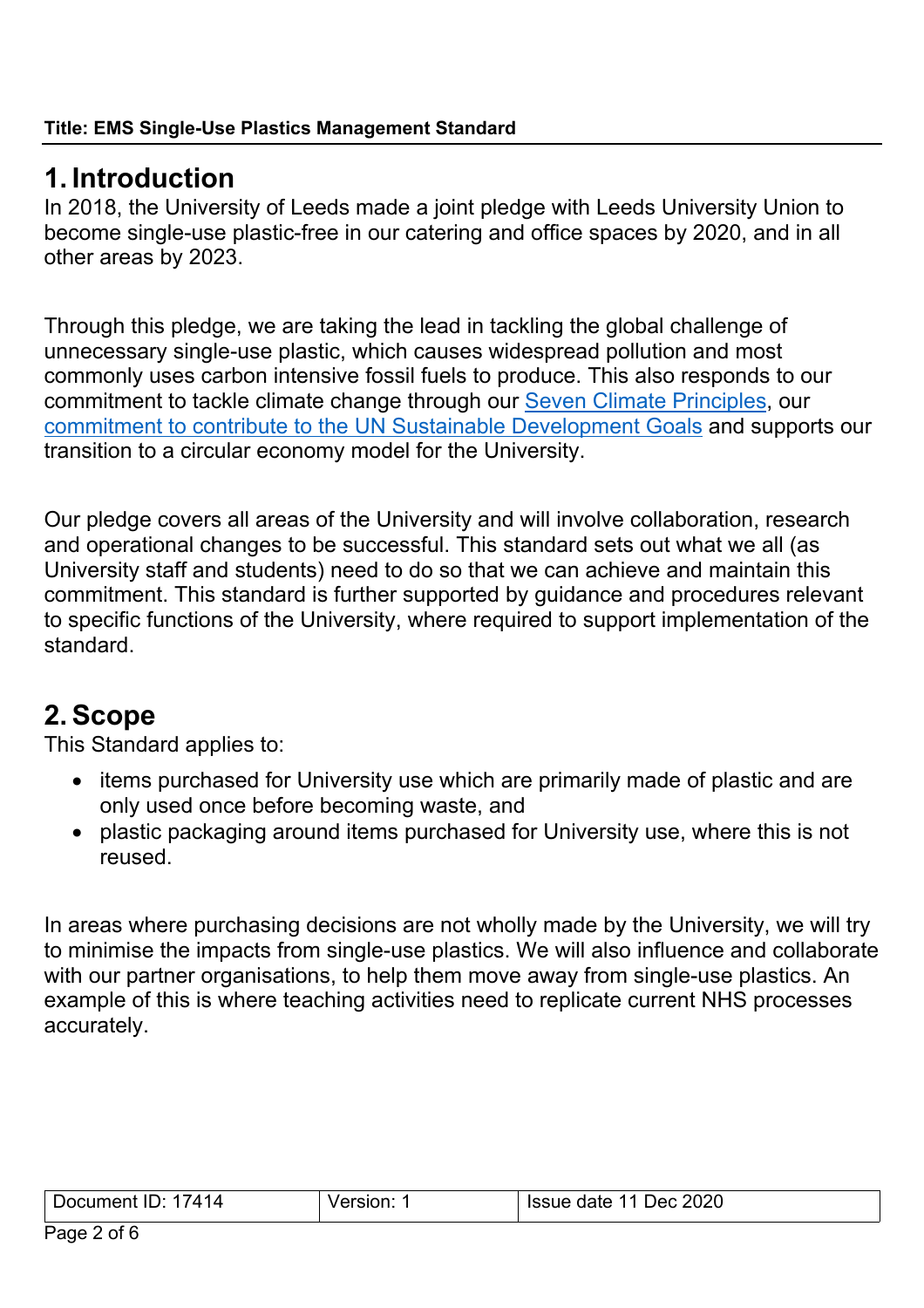#### **Title: EMS Single-Use Plastics Management Standard**

Where items are purchased for direct sale onwards (such as those in retail/food outlets) we will work with and encourage suppliers to remove single-use plastic from their operations and provide alternative solutions, helping to drive change within the industry. We will also offer alternative products which are single-use plastic free, where these are available.

We recognise that application of this Standard will take time and a pragmatic approach will need to be taken when auditing compliance with the Standard.

### **3. Principles**

The following principles must be used in the selection and use of plastic items within the scope of this Standard. As a University community we are all responsible for adhering to these principles:

- Reusable items must be evaluated for suitability and prioritised before singleuse items are considered or purchased.
- Single-use items of any kind must only be used where they are essential to the work being carried out and no other suitable alternative is available.
- We will use our expertise and science to inform decision making. Choices on suitable alternatives should be made based on the environmental and social impact over the full product life cycle. In all cases the choice which is estimated to have the lowest environmental impact over the full product life cycle should be made.
- Purchasing decisions must not be made solely based on short-term cost, sustainability considerations must also be included.
- Where suitable alternatives are not available or there are recognised and agreed insurmountable barriers to removing single-use plastic items, we will record these and promote these as research opportunities. We will actively seek to explore research opportunities to remove these barriers.
- We will use our influence and knowledge to challenge and collaborate with our suppliers to find single-use plastic free solutions.
- We will collectively share knowledge and build the capacity of our community, including our students, so we are all able to make informed, responsible purchasing and use decisions.
- We will actively engage with our student community in this area and seek to collaborate with Leeds University Union to do this.
- We will use our influence and knowledge to challenge the currently accepted culture around single-use plastic.

| 11 <sup>o</sup><br>. יחרי<br>10<br>11111e1 | $\mathbf{v}$ | .020<br>۱۵٢<br>.<br>ानाम |
|--------------------------------------------|--------------|--------------------------|
|                                            |              |                          |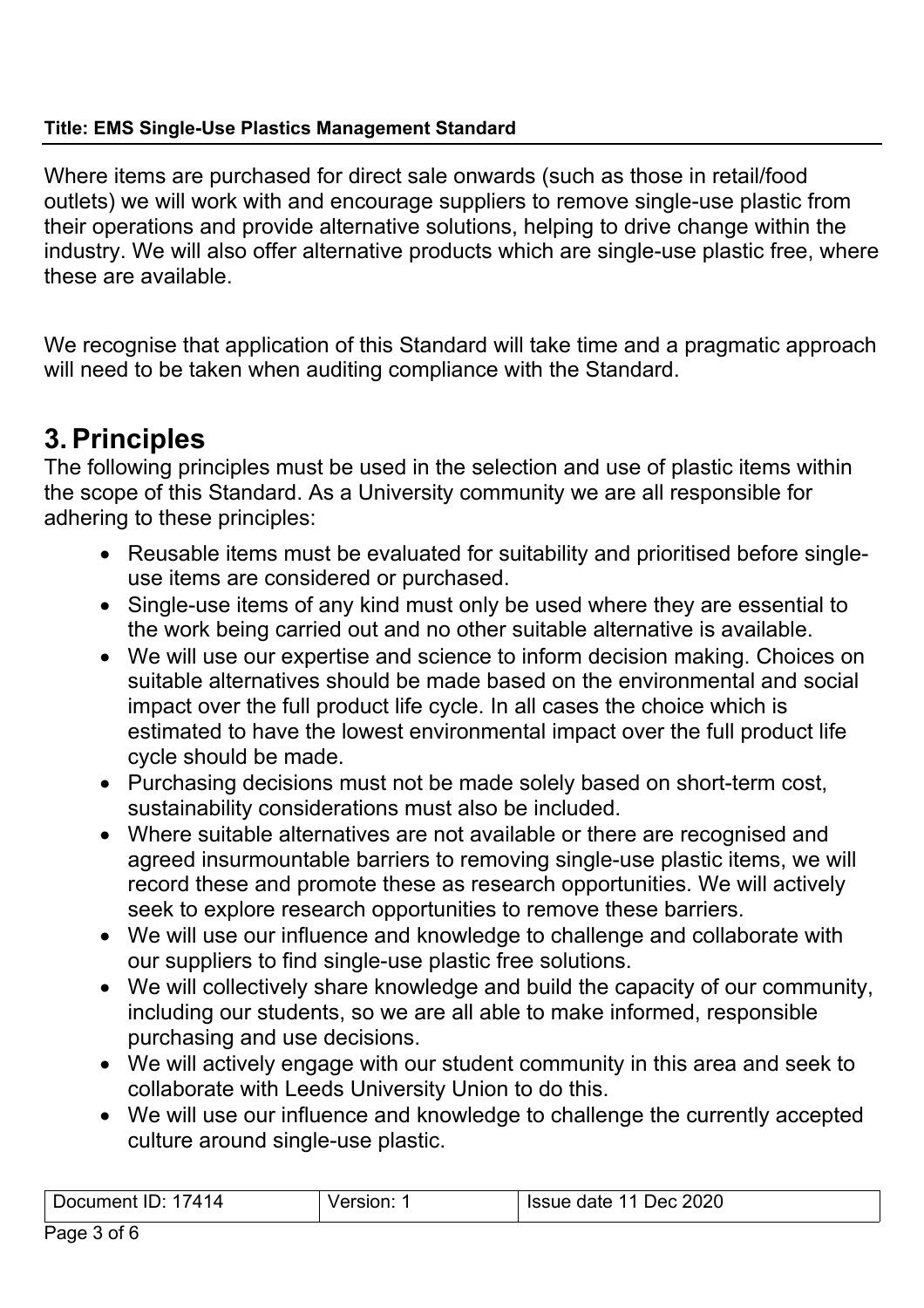#### **Title: EMS Single-Use Plastics Management Standard**

- Where plastic use cannot be avoided, when this becomes waste every effort will be made to re-use or recycle it, or otherwise apply the waste hierarchy as appropriate. We will continue to work with the waste industry to find solutions for plastic waste and to increase recycling opportunities.
- Where we do not have control on purchasing decisions to remove single-use plastic, we will aim to positively influence those who do.
- We will share what we learn in this area through our networks (such as with partners in the city and the wider sector), so that the benefits we gain are extended to global society.

# **4. Requirements**

The following requirements must be followed by all staff and students working on behalf of the University:

- Single-use items of any kind must only be used where they are unavoidable and essential to the work being carried out.
- When selecting an item to purchase, the following aspects must be considered, based on the overall environmental and social impact of the product lifecycle (by following relevant procedures and guidance which sit under this standard):
	- $\circ$  Whether the item is needed in the first place,
	- $\circ$  How long is the item expected to last and whether it is reusable,
	- $\circ$  Use of recycled raw materials,
	- o Recyclability of items at end of life, and
	- o Persistence of unrecyclable materials (items which break down into harmless materials quickly are preferred).
- If no alternative to single-use plastic items can be sourced, in order for this to be categorised as essential single-use plastic, a documented assessment must be completed by the purchaser and supplied to the Sustainability Service. This will be used to stimulate research in this area.
- For all purchases, plastic-free packaging must be specified. For any purchases where plastic free packaging is not available, the supplier must be challenged on this. Where supplier managed takeback and re-use schemes are available, these are preferred.
- Where plastic packaging is received inadvertently, this must be reported to the supplier and to the procurement team. Resulting waste must be managed following the principles in our Reuse, Recycling & Waste Standard.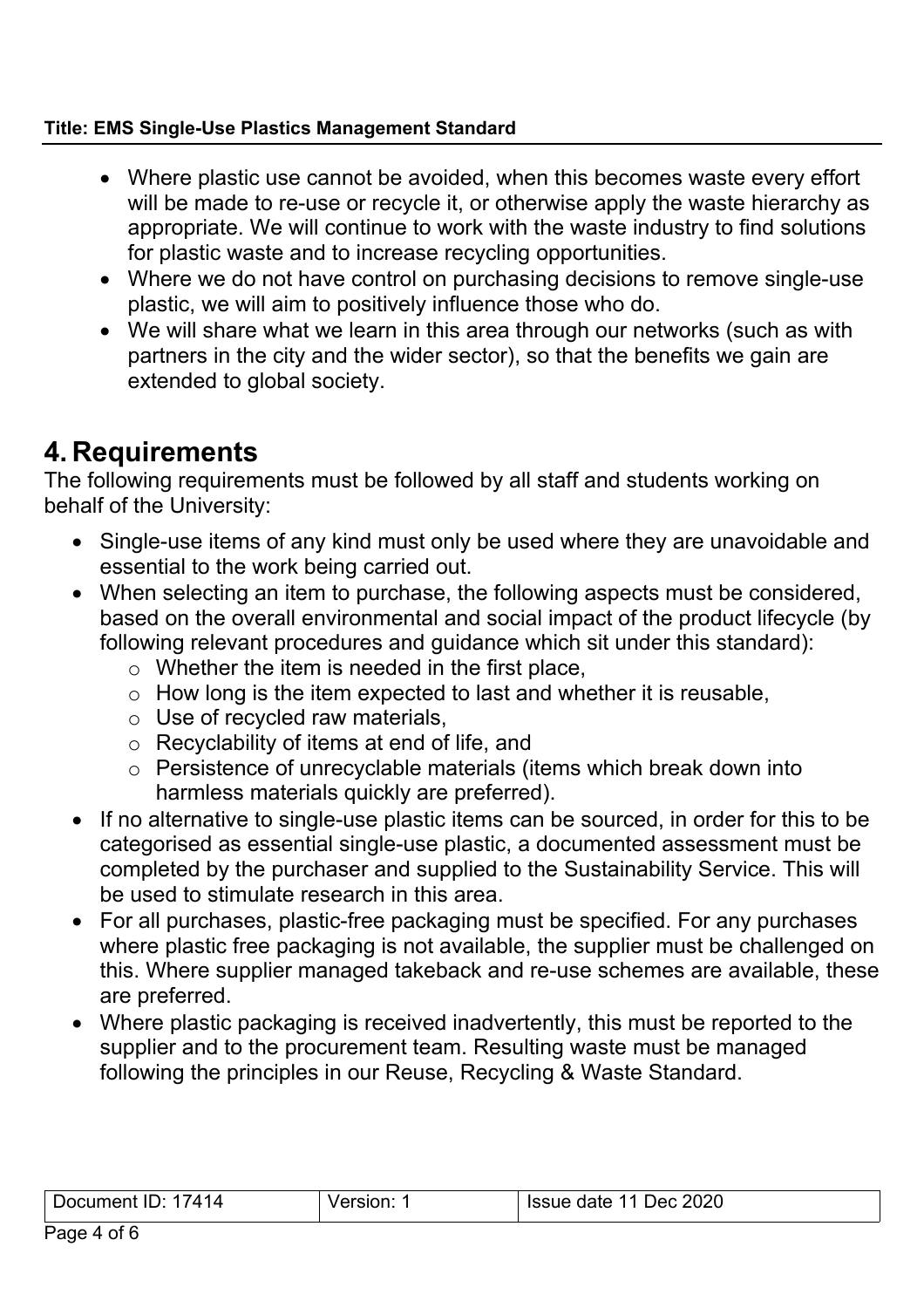# **5. Roles & Responsibilities**

**All University staff**: Follow the principles and requirements in this standard and related standards and procedures as they apply in your role. Work with the Sustainability Service to identify and remove barriers to removal of single-use plastics. Support and empower our students to enable them to make sustainable choices through their learning activities and respond positively to challenge from students where they identify improvements.

Further responsibilities apply to all staff who purchase items or approve purchases on behalf of the University, who must ensure the principles and requirements in this standard are applied for all purchases made.

**Sustainability Service**: Support all areas of the University to apply this standard and facilitate change processes as needed. Regularly audit compliance with the standard through Environmental Management System audits.

**All students**: Cooperate with University staff by making sustainable choices where available, to help us achieve the principles and requirements in this standard. Challenge the University by reporting areas where the standard is not implemented or where improvements can be made, both within their school and to the Sustainability Service.

### **6. Definitions**

To assist with collaboration, our definitions are the same as those within the Resources and waste strategy for England, where the terms are defined in that strategy. In the context of this standard we are using the following definitions:

**Single-use plastic**: An item which is made primarily of plastic and which is only used once before it becomes waste.

**Reusable item**: An item that is reused multiple times before it becomes waste.

**Essential single-use plastic**: A single-use plastic item that cannot currently be removed from University operations as there is no current suitable alternative, and which has a documented assessment to support this.

**Suitable alternative**: An alternative to single-use plastics that is known or predicted to have a lower environmental and/or social impact over the product life-cycle. This is not always a simple answer and can depend on the boundaries placed on analysis. Where possible, research literature and existing life cycle analysis will be reviewed in order to support decision making.

| - -<br>л 1<br>Document<br>-11<br><br>14<br> | sion<br>76. | 2020<br><b>Issue</b><br>date<br>Jec. |
|---------------------------------------------|-------------|--------------------------------------|
|                                             |             |                                      |